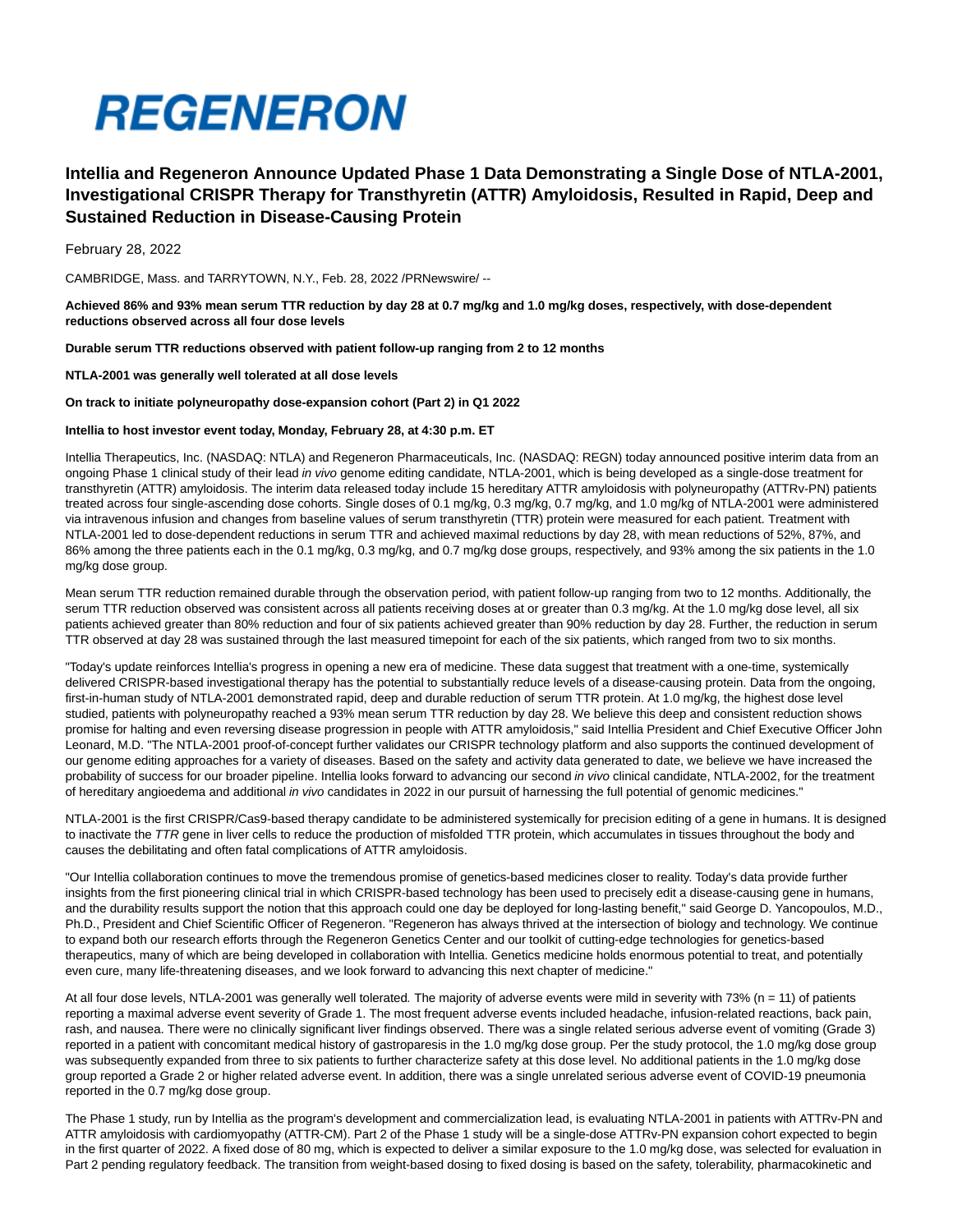activity profile of NTLA-2001 observed in Part 1 of the polyneuropathy arm. Patients also continue to be dosed with NTLA-2001 in Part 1 of the cardiomyopathy arm at the 0.7 mg/kg dose level, with plans to dose escalate to 1.0 mg/kg.

Intellia expects to complete enrollment of the Phase 1 study for both ATTRv-PN and ATTR-CM subjects in 2022 and present additional data at a medical meeting later this year. Intellia and Regeneron plan to move towards pivotal studies for both forms of ATTR amyloidosis, with an initial focus on the cardiomyopathy manifestations of the disease.

"In this Phase 1 study, NTLA-2001 was generally well tolerated as a single-dose treatment for ATTR amyloidosis patients with polyneuropathy, resulting in deep and durable reductions of serum TTR. These observations are consistent with animal data indicating potential life-long serum TTR suppression," said Ed Gane, M.D., Professor of Medicine at the University of Auckland, New Zealand and Chief Hepatologist, Transplant Physician and Deputy Director of the New Zealand Liver Transplant Unit at Auckland City Hospital, and study investigator. "Importantly, these early results suggest NTLA-2001 has the potential to deliver profound benefits for patients around the world."

### **Intellia Therapeutics Investor Event and Webcast Information**

Intellia will host a live webcast today, Monday, February 28, 2022, at 4:30 p.m. ET to review today's data. To join the webcast, please visit this [link o](https://c212.net/c/link/?t=0&l=en&o=3457165-1&h=661430312&u=https%3A%2F%2Fservices.choruscall.com%2Fmediaframe%2Fwebcast.html%3Fwebcastid%3DIr7Rj2P8&a=link)r the Events and Presentations page of the Investors & Media section of the company's website a[t www.intelliatx.com.](https://c212.net/c/link/?t=0&l=en&o=3457165-1&h=2312139351&u=https%3A%2F%2Fwww.intelliatx.com%2F%3Futm_source%3Dglobenewswire%26utm_medium%3Dpr%26utm_campaign%3D2021_pnsdata&a=www.intelliatx.com) A replay of the webcast will be available on Intellia's website for at least 30 days following the call.

### **About Transthyretin (ATTR) Amyloidosis**

Transthyretin amyloidosis, or ATTR amyloidosis, is a rare, progressive and fatal disease. Hereditary ATTR (ATTRv) amyloidosis occurs when a person is born with mutations in the TTR gene, which causes the liver to produce structurally abnormal transthyretin (TTR) protein with a propensity to misfold. These damaged proteins build up as amyloid in the body, causing serious complications in multiple tissues, including the heart, nerves and digestive system. ATTRv amyloidosis predominantly manifests as polyneuropathy (ATTRv-PN), which can lead to nerve damage, or cardiomyopathy (ATTRv-CM), which can lead to heart failure. Some individuals without the genetic mutation produce non-mutated, or wild-type TTR proteins that become unstable over time, misfolding and aggregating in disease-causing amyloid deposits. This condition, called wild-type ATTR (ATTRwt) amyloidosis, primarily affects the heart. There are an estimated 50,000 people worldwide living with ATTRv amyloidosis and between 200,000 and 500,000 people with ATTRwt amyloidosis.

## **About NTLA-2001**

Based on Nobel Prize-winning CRISPR/Cas9 technology, NTLA-2001 could potentially be the first single-dose treatment for ATTR amyloidosis. NTLA-2001 is the first investigational CRISPR therapy candidate to be administered systemically, or through a vein, to edit genes inside the human body. Intellia's proprietary non-viral platform deploys lipid nanoparticles to deliver to the liver a two-part genome editing system: guide RNA specific to the disease-causing gene and messenger RNA that encodes the Cas9 enzyme, which carries out the precision editing. Robust preclinical data, showing deep and long-lasting transthyretin (TTR) reduction following in vivo inactivation of the target gene, supports NTLA-2001's potential as a single-administration therapeutic. Intellia leads development and commercialization of NTLA-2001 as part of a multi-target discovery, development and commercializatio[n collaboration w](https://c212.net/c/link/?t=0&l=en&o=3457165-1&h=1377299495&u=https%3A%2F%2Fir.intelliatx.com%2Fnews-releases%2Fnews-release-details%2Fregeneron-and-intellia-therapeutics-expand-collaboration-develop&a=collaboration)ith Regeneron. The global Phase 1 trial is an open-label, multi-center, two-part study of NTLA-2001 in adults with hereditary transthyretin amyloidosis with polyneuropathy (ATTRv-PN) or transthyretin amyloidosis with cardiomyopathy (ATTR-CM). Visit [clinicaltrials.gov \(N](https://c212.net/c/link/?t=0&l=en&o=3457165-1&h=349483372&u=https%3A%2F%2Fwww.clinicaltrials.gov%2Fct2%2Fshow%2FNCT04601051%3Fterm%3DNCT04601051%26draw%3D2%26rank%3D1&a=clinicaltrials.gov+)CT04601051) for more details.

#### **About Regeneron**

Regeneron (NASDAQ: REGN) is a leading biotechnology company that invents life-transforming medicines for people with serious diseases. Founded and led for over 30 years by physician-scientists, our unique ability to repeatedly and consistently translate science into medicine has led to nine FDA-approved treatments and numerous product candidates in development, almost all of which were homegrown in our laboratories. Our medicines and pipeline are designed to help patients with eye diseases, allergic and inflammatory diseases, cancer, cardiovascular and metabolic diseases, pain, hematologic conditions, infectious diseases and rare diseases.

Regeneron is accelerating and improving the traditional drug development process through our proprietary VelociSuite® technologies, such as VelocImmune<sup>®</sup>, which uses unique genetically humanized mice to produce optimized fully human antibodies and bispecific antibodies, and through ambitious research initiatives such as the Regeneron Genetics Center<sup>®</sup>, which is conducting one of the largest genetics sequencing efforts in the world.

For additional information about the company, please visi[t www.regeneron.com o](https://c212.net/c/link/?t=0&l=en&o=3457165-1&h=2881065547&u=http%3A%2F%2Fwww.regeneron.com%2F&a=www.regeneron.com)r follow @Regeneron on Twitter.

#### **About Intellia Therapeutics**

Intellia Therapeutics, a leading clinical-stage genome editing company, is developing novel, potentially curative therapeutics leveraging CRISPR-based technologies. To fully realize the transformative potential of CRISPR-based technologies, Intellia is pursuing two primary approaches. The company's in vivo programs use intravenously administered CRISPR as the therapy, in which proprietary delivery technology enables highly precise editing of disease-causing genes directly within specific target tissues. Intellia's ex vivo programs use CRISPR to create the therapy by using engineered human cells to treat cancer and autoimmune diseases. Intellia's deep scientific, technical and clinical development experience, along with its robust intellectual property portfolio, have enabled the company to take a leadership role in harnessing the full potential of genome editing to create new classes of genetic medicine. Learn more a[t intelliatx.com.](https://c212.net/c/link/?t=0&l=en&o=3457165-1&h=3431109007&u=https%3A%2F%2Fwww.intelliatx.com%2F%3Futm_source%3Dglobenewswire%26utm_medium%3Dpr%26utm_campaign%3D2022_JPM%26utm_id%3D2022_JPM&a=intelliatx.com) Follow us on Twitter [@intelliatx.](https://c212.net/c/link/?t=0&l=en&o=3457165-1&h=2443622703&u=https%3A%2F%2Ftwitter.com%2Fintelliatx&a=%40intelliatx)

# **Regeneron Forward-looking Statements and Use of Digital Media**

This press release includes forward-looking statements that involve risks and uncertainties relating to future events and the future performance of Regeneron Pharmaceuticals, Inc. ("Regeneron" or the "Company"), and actual events or results may differ materially from these forward-looking statements. Words such as "anticipate," "expect," "intend," "plan," "believe," "seek," "estimate," variations of such words, and similar expressions are intended to identify such forward-looking statements, although not all forward-looking statements contain these identifying words. These statements concern, and these risks and uncertainties include, among others, the impact of SARS-CoV-2 (the virus that has caused the COVID-19 pandemic) on Regeneron's business and its employees, collaborators, and suppliers and other third parties on which Regeneron relies, Regeneron's and its collaborators' ability to continue to conduct research and clinical programs, Regeneron's ability to manage its supply chain, net product sales of products marketed or otherwise commercialized by Regeneron and/or its collaborators or licensees (collectively, "Regeneron's Products"), and the global economy; the nature, timing, and possible success and therapeutic applications of Regeneron's Products and product candidates being developed by Regeneron and/or its collaborators or licensees (collectively, "Regeneron's Product Candidates") and research and clinical programs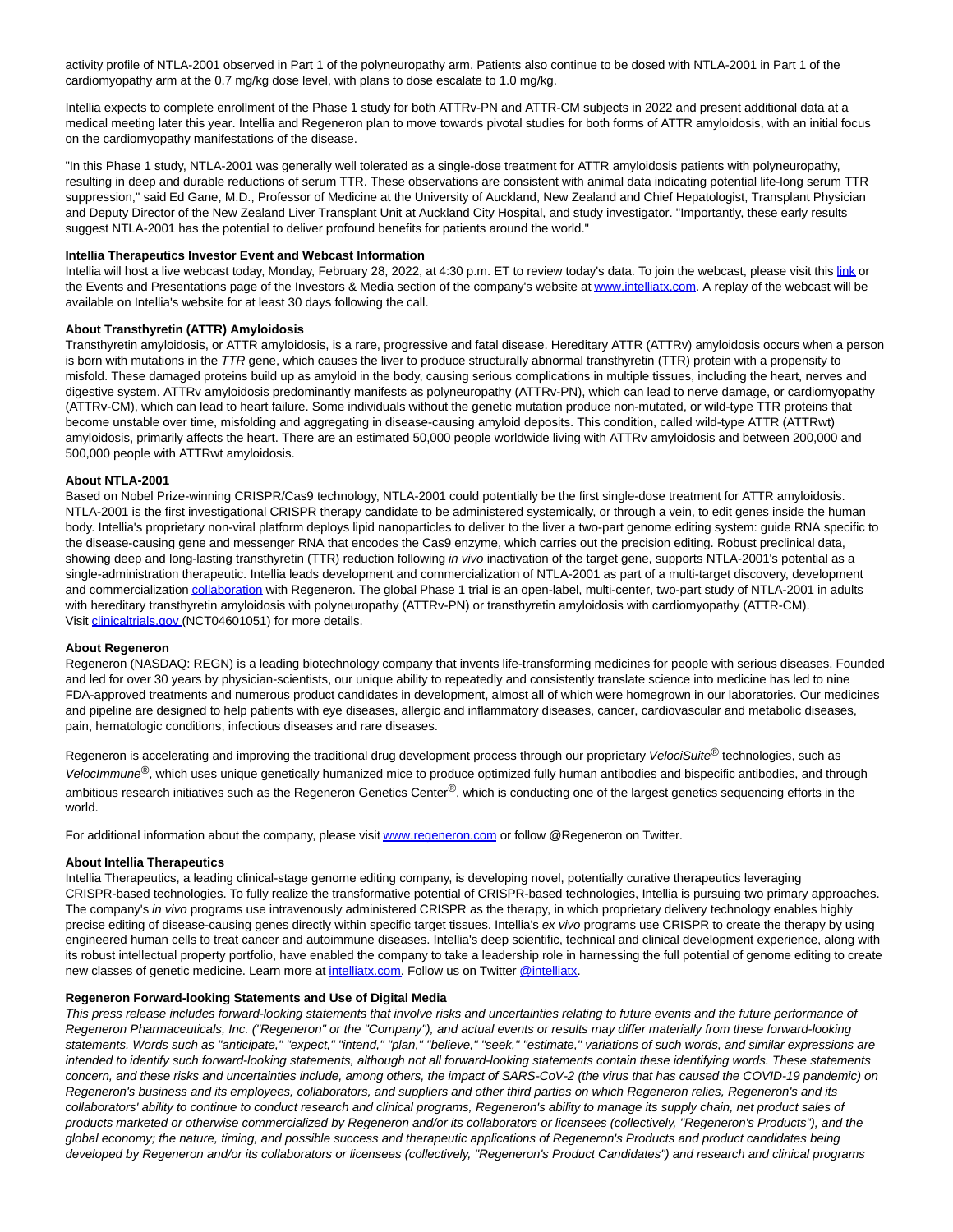now underway or planned, such as NTLA-2001 (a product candidate being developed for transthyretin (ATTR) amyloidosis under a multi-target discovery, development, and commercialization collaboration between Regeneron and Intellia Therapeutics, Inc.); the extent to which the results from the research and development programs conducted by Regeneron and/or its collaborators or licensees (including the Phase 1 clinical study evaluating NTLA-2001 discussed in this press release) may be replicated in other studies and/or lead to advancement of product candidates to clinical trials, therapeutic applications, or regulatory approval; the potential of the CRISPR/Cas9 gene-editing technology discussed in this press release for in vivo therapeutic development; uncertainty of the utilization, market acceptance, and commercial success of Regeneron's Products and Regeneron's Product Candidates and the impact of studies (whether conducted by Regeneron or others and whether mandated or voluntary), including the Phase 1 clinical study evaluating NTLA-2001 discussed in this press release, on any of the foregoing or any potential regulatory approval of Regeneron's Products and Regeneron's Product Candidates (such as NTLA-2001); the likelihood, timing, and scope of possible regulatory approval and commercial launch of Regeneron's Product Candidates and new indications for Regeneron's Products; the ability of Regeneron's collaborators, licensees, suppliers, or other third parties (as applicable) to perform manufacturing, filling, finishing, packaging, labeling, distribution, and other steps related to Regeneron's Products and Regeneron's Product Candidates; the ability of Regeneron and/or its collaborators to manufacture and manage supply chains for multiple products and product candidates; safety issues resulting from the administration of Regeneron's Products and Regeneron's Product Candidates in patients, including serious complications or side effects in connection with the use of Regeneron's Products and Regeneron's Product Candidates (such as NTLA-2001) in clinical trials; determinations by regulatory and administrative governmental authorities which may delay or restrict Regeneron's ability to continue to develop or commercialize Regeneron's Products and Regeneron's Product Candidates; ongoing regulatory obligations and oversight impacting Regeneron's Products, research and clinical programs, and business, including those relating to patient privacy; the availability and extent of reimbursement of Regeneron's Products from third-party payers, including private payer healthcare and insurance programs, health maintenance organizations, pharmacy benefit management companies, and government programs such as Medicare and Medicaid; coverage and reimbursement determinations by such payers and new policies and procedures adopted by such payers; competing drugs and product candidates that may be superior to, or more cost effective than, Regeneron's Products and Regeneron's Product Candidates; unanticipated expenses; the costs of developing, producing, and selling products; the ability of Regeneron to meet any of its financial projections or guidance and changes to the assumptions underlying those projections or guidance; the potential for any license, collaboration, or supply agreement, including Regeneron's agreements with Sanofi, Bayer, and Teva Pharmaceutical Industries Ltd. (or their respective affiliated companies, as applicable), as well as Regeneron's collaboration with Intellia Therapeutics, Inc. discussed in this press release, to be cancelled or terminated; and risks associated with intellectual property of other parties and pending or future litigation relating thereto (including without limitation the patent litigation and other related proceedings relating to EYLEA<sup>®</sup> (aflibercept) Injection, Dupixent<sup>®</sup> (dupilumab), Praluent<sup>®</sup> (alirocumab), and REGEN-COV<sup>®</sup> (casirivimab and imdevimab)), other litigation and other proceedings and government investigations relating to the Company and/or its operations, the ultimate outcome of any such proceedings and investigations, and the impact any of the foregoing may have on Regeneron's business, prospects, operating results, and financial condition. A more complete description of these and other material risks can be found in Regeneron's filings with the U.S. Securities and Exchange Commission, including its Form 10-K for the year ended December 31, 2021. Any forward-looking statements are made based on management's current beliefs and judgment, and the reader is cautioned not to rely on any forward-looking statements made by Regeneron. Regeneron does not undertake any obligation to update (publicly or otherwise) any forward-looking statement, including without limitation any financial projection or guidance, whether as a result of new information, future events, or otherwise.

Regeneron uses its media and investor relations website and social media outlets to publish important information about the Company, including information that may be deemed material to investors. Financial and other information about Regeneron is routinely posted and is accessible on Regeneron's media and investor relations website [\(http://newsroom.regeneron.com\)](http://newsroom.regeneron.com/) and its Twitter feed [\(http://twitter.com/regeneron\).](http://twitter.com/regeneron)

#### **Intellia Forward-looking Statements**

This press release contains "forward-looking statements" of Intellia Therapeutics, Inc. ("Intellia", "we" or "our") within the meaning of the Private Securities Litigation Reform Act of 1995. These forward-looking statements include, but are not limited to, express or implied statements regarding Intellia's beliefs and expectations regarding the safety, efficacy and advancement of our clinical program for NTLA-2001 for the treatment of ATTR amyloidosis, including the ability of NTLA-2001 to halt and reverse disease progression in people with ATTR amyloidosis, the expected timing of data releases, regulatory filings, and the initiation and completion of clinical trials; our ability to successfully secure additional clinical studies authorizations, such as investigational new drug applications ("IND") and clinical trial applications ("CTA"); our belief that NTLA-2001 can be approved as a single-dose therapy; our plans to present data at upcoming scientific conferences; the advancement, expansion, acceleration and success of our CRISPR/Cas9 technology and in vivo pipeline to develop breakthrough genome editing treatments for people living with severe diseases; ability to demonstrate our platform's modularity and replicate or apply results achieved in preclinical studies, including those in our ATTR program, in any future studies, including human clinical trials for NTLA-2002 for the treatment of hereditary angioedema; our ability to optimize the impact of our collaborations on our development programs, including but not limited to our collaboration with Regeneron Pharmaceuticals, Inc. ("Regeneron"); statements regarding the timing of regulatory filings and clinical trial execution, including dosing of patients, regarding our development programs; and potential commercial opportunities, including value and market, for our product candidates.

Any forward-looking statements in this press release are based on management's current expectations and beliefs of future events, and are subject to a number of risks and uncertainties that could cause actual results to differ materially and adversely from those set forth in or implied by such forwardlooking statements. These risks and uncertainties include, but are not limited to: risks related to our ability to protect and maintain our intellectual property position; risks related to our relationship with third parties, including our licensors and licensees; risks related to the ability of our licensors to protect and maintain their intellectual property position; uncertainties related to regulatory agencies' evaluation of regulatory filings and other information related to our product candidates; uncertainties related to the authorization, initiation and conduct of studies and other development requirements for our product candidates; the risk that any one or more of our product candidates, including those that are co-developed, will not be successfully developed and commercialized; the risk that the results of preclinical studies or clinical studies will not be predictive of future results in connection with future studies; and the risk that our collaborations with Regeneron or our other collaborations will not continue or will not be successful. For a discussion of these and other risks and uncertainties, and other important factors, any of which could cause Intellia's actual results to differ from those contained in the forward-looking statements, see the section entitled "Risk Factors" in Intellia's most recent annual report on Form 10-K and quarterly report on Form 10-Q, as well as discussions of potential risks, uncertainties, and other important factors in Intellia's other filings with the Securities and Exchange Commission ("SEC"). All information in this press release is as of the date of the release, and Intellia undertakes no duty to update this information unless required by law.

#### **Regeneron Contacts:**